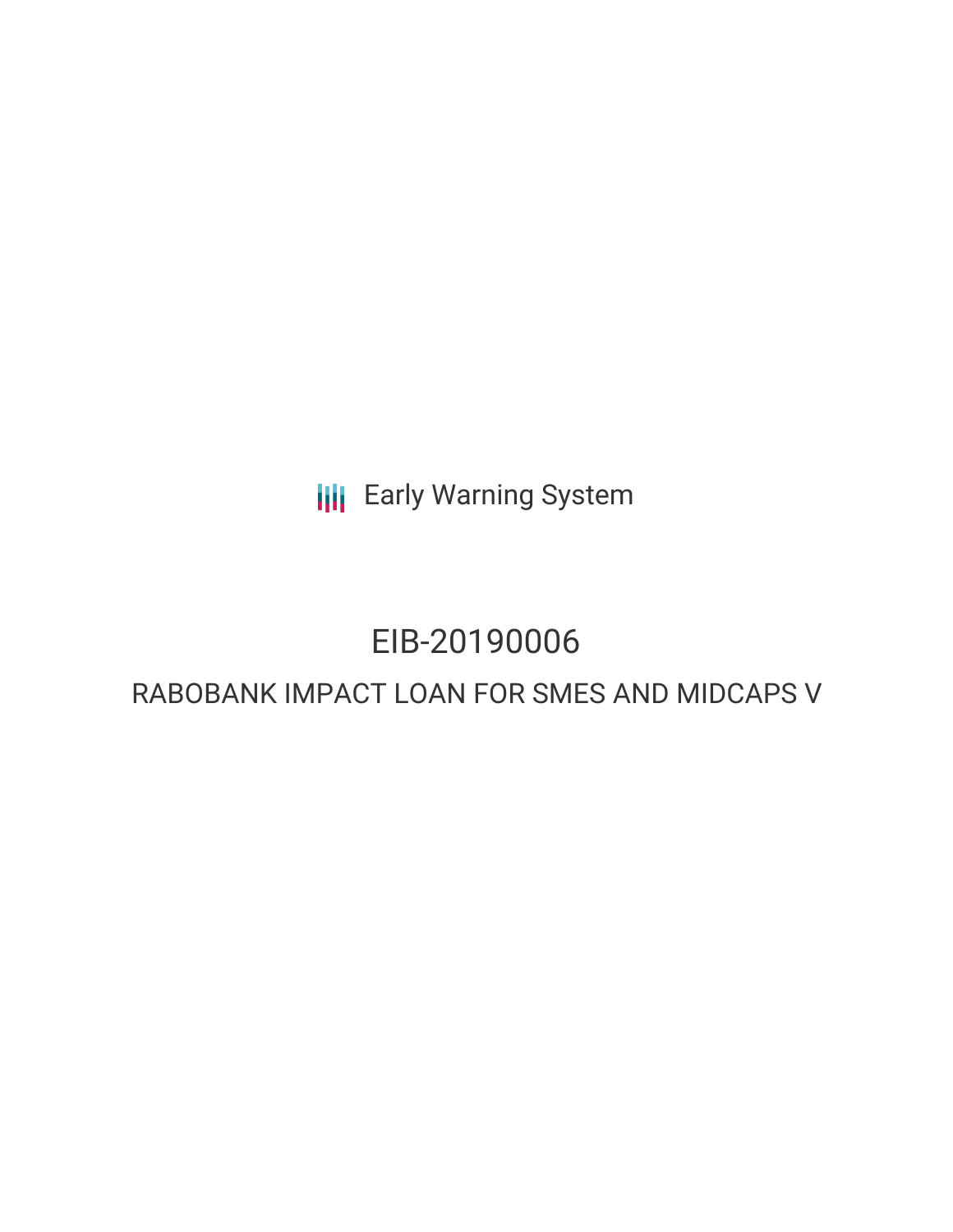

### **Quick Facts**

| <b>Countries</b>               | <b>Netherlands</b>                      |
|--------------------------------|-----------------------------------------|
| <b>Financial Institutions</b>  | European Investment Bank (EIB)          |
| <b>Status</b>                  | Proposed                                |
| <b>Bank Risk Rating</b>        | U                                       |
| <b>Borrower</b>                | RABO LEASE BV, COOPERATIEVE RABOBANK UA |
| <b>Sectors</b>                 | Finance                                 |
| <b>Investment Type(s)</b>      | Loan                                    |
| <b>Investment Amount (USD)</b> | \$282.79 million                        |
| <b>Loan Amount (USD)</b>       | \$282.79 million                        |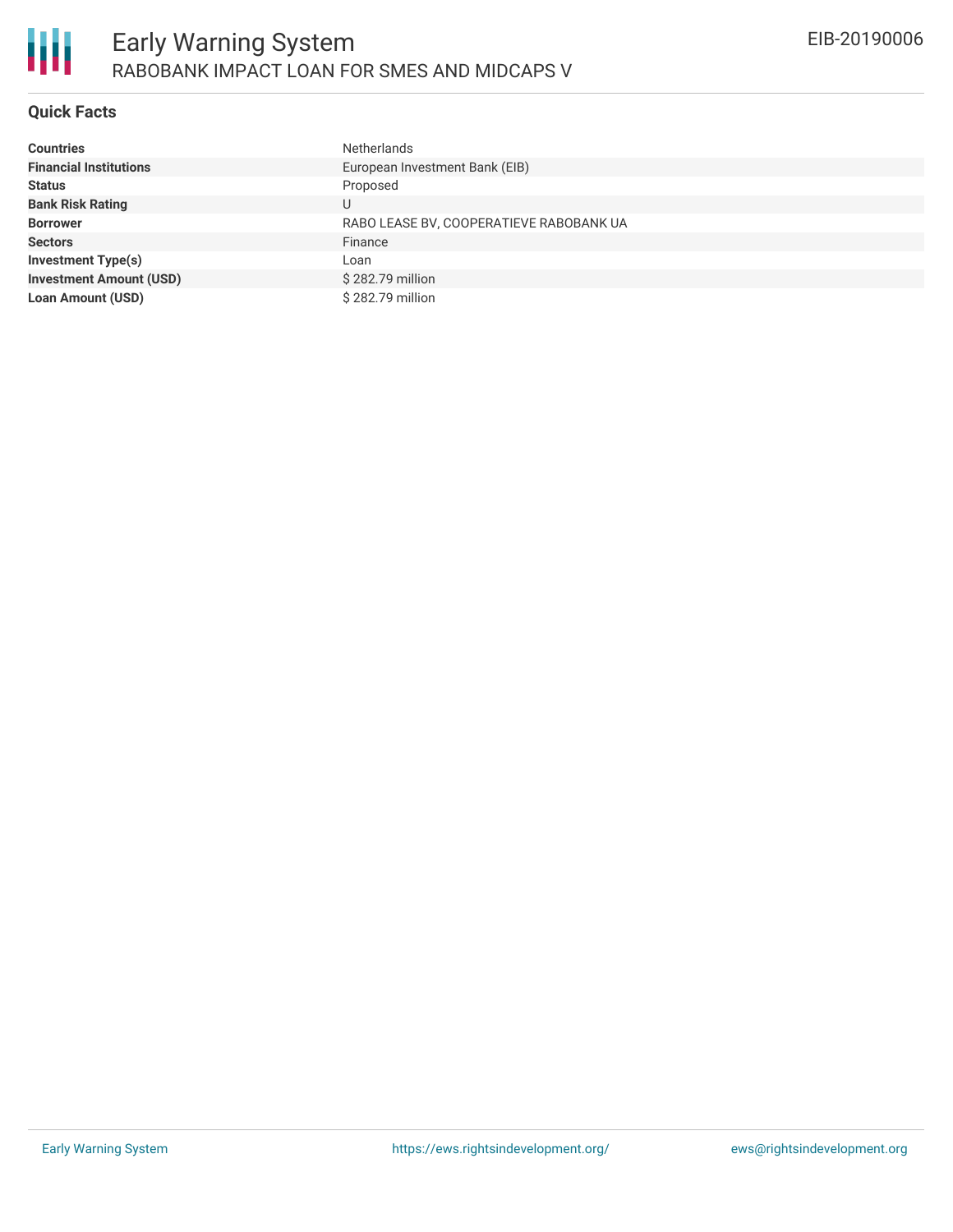

## **Project Description**

According to EIB website, the project consists of the financing of small scale projects carried out by small and medium-sized enterprises (SMEs) and mid-caps with high relevance in terms of sustainability and/or social impact. It aims to improve competitiveness and access to finance at favorable conditions for SMEs and mid-caps.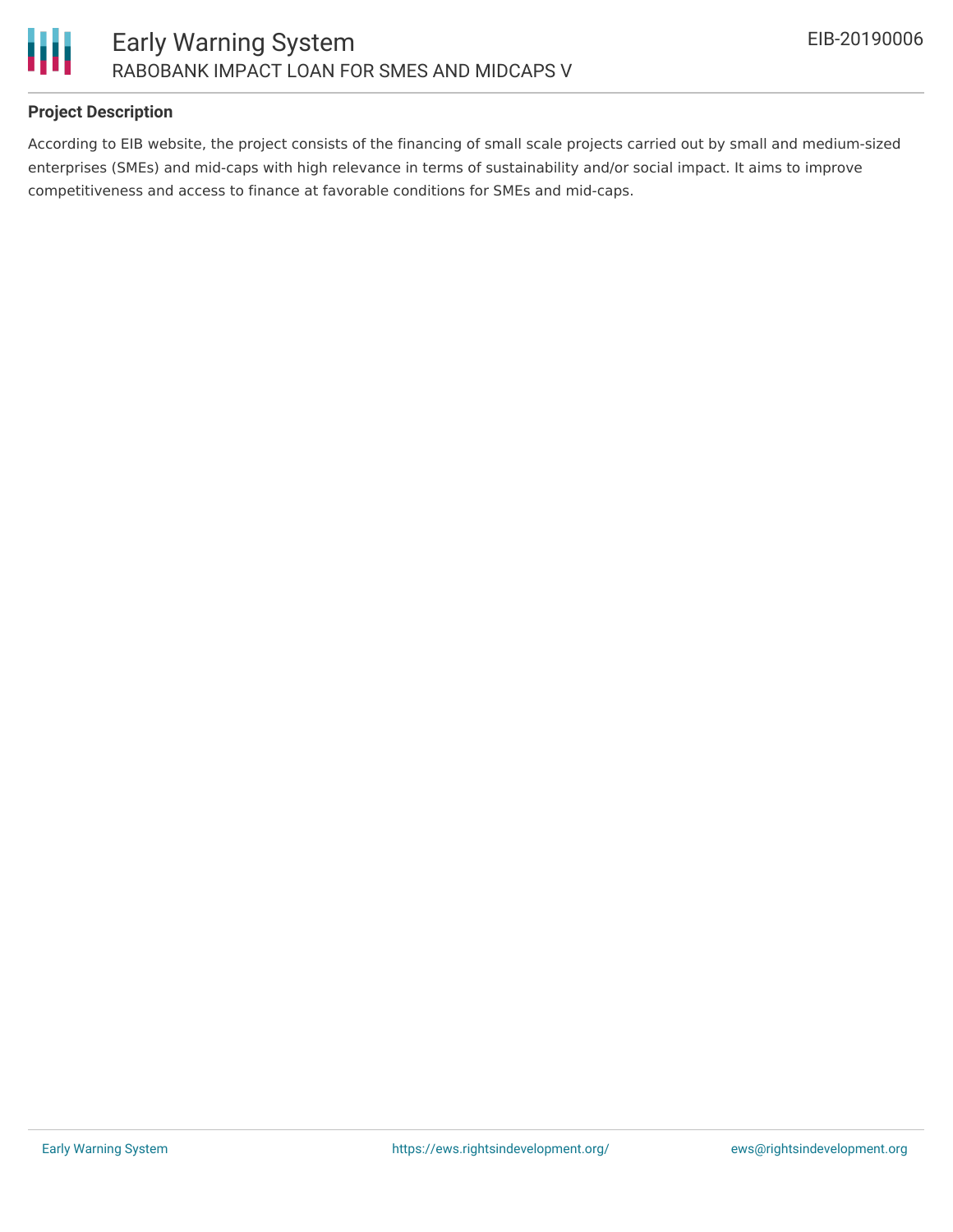#### **Investment Description**

European Investment Bank (EIB)

#### **Financial Intermediary**

Financial Intermediary: A commercial bank or financial institution that receives funds from a development bank. A financial intermediary then lends these funds to their clients (private actors) in the form of loans, bonds, guarantees and equity shares. Financial intermediaries include insurance, pension and equity funds. The direct financial relationship is between the development bank and the financial intermediary.

[Coöperatieve](file:///actor/494/) Rabobank U.A. (Financial Intermediary)